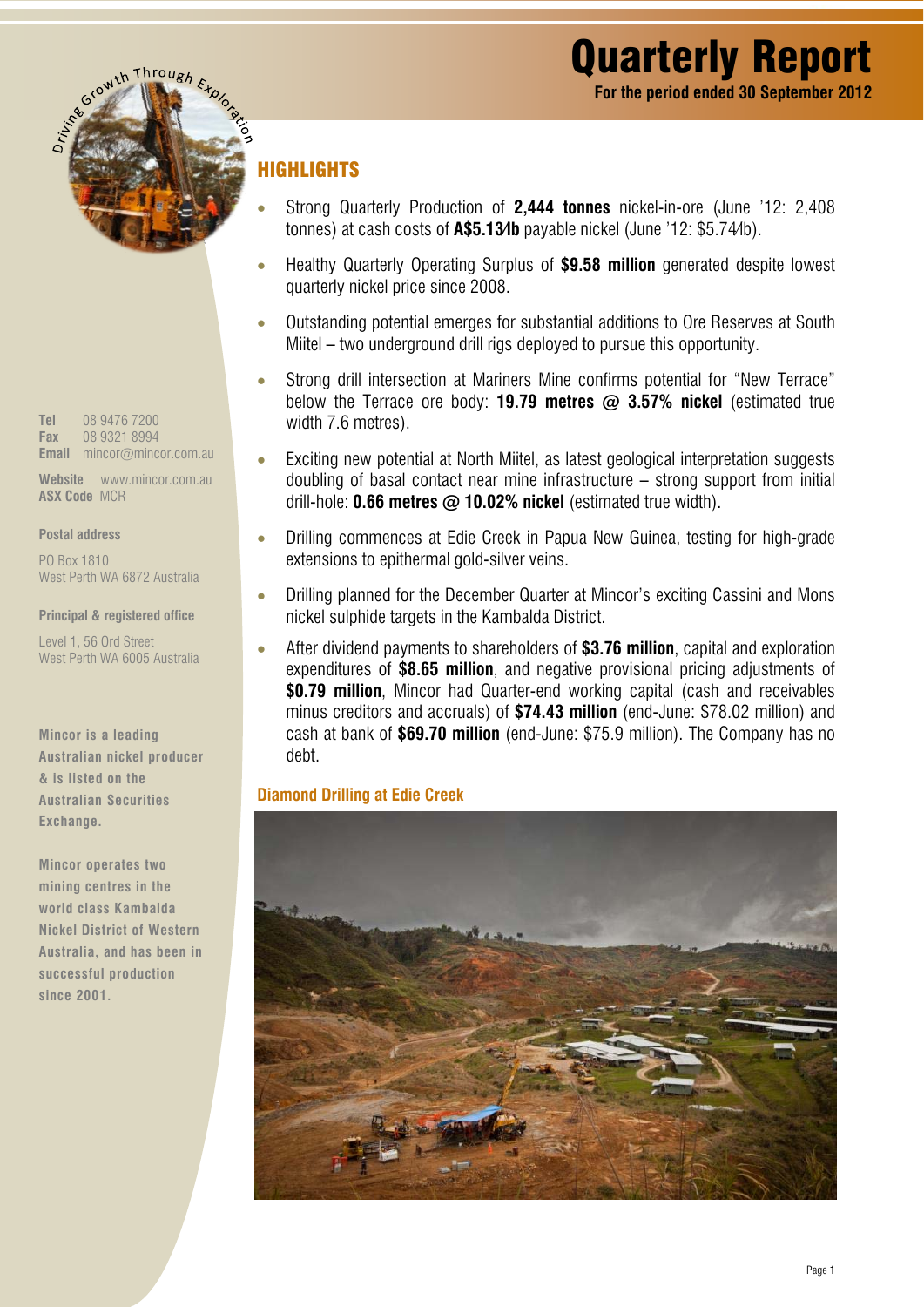

#### *TABLE 1*: Production, Grade, Revenue and Costs – Quarter ending 30 September 2012

|                                                 | <b>SOUTH KAMBALDA</b><br>OPERATIONS <sup>(1)</sup> | <b>NORTH KAMBALDA</b><br>OPERATIONS <sup>(2)</sup> | <b>TOTAL FOR</b><br><b>SEPT 2012 QUARTER</b> | PRECEDING QUARTER<br>(Jun 2012) TOTAL |
|-------------------------------------------------|----------------------------------------------------|----------------------------------------------------|----------------------------------------------|---------------------------------------|
| Ore Tonnes Treated (DMT)                        | 49,074                                             | 28,890                                             | 77,964                                       | 78,756                                |
| Average Nickel Grade (%)                        | 3.18                                               | 3.06                                               | 3.13                                         | 3.06                                  |
| Nickel-in-Concentrate Sold (tonnes)             | 1,365.7                                            | 807.2                                              | 2,172.9                                      | 2,142.1                               |
| Copper-in-Concentrate Sold (tonnes)             | 143.3                                              | 73.0                                               | 216.3                                        | 197.7                                 |
| Cobalt-in-Concentrate Sold (tonnes)             | 30.6                                               | 18.1                                               | 48.7                                         | 39.2                                  |
| Sales Revenue* (A\$)                            | 16.69m                                             | 9.78m                                              | 26.47m                                       | 26.88m                                |
| Direct Operating Costs** (A\$)                  | 9.41m                                              | 6.57m                                              | 15.98m                                       | 17.51m                                |
| Royalty Costs (A\$)                             | 0.70m                                              | 0.21 <sub>m</sub>                                  | 0.91 <sub>m</sub>                            | 0.90 <sub>m</sub>                     |
| <b>Operating Surplus*** (A\$)</b>               | 6.58m                                              | 3.00 <sub>m</sub>                                  | 9.58 <sub>m</sub>                            | 8.47m                                 |
| Capital Costs****                               | 4.95m                                              | 0.71m                                              | 5.66m                                        | 3.58m                                 |
|                                                 |                                                    |                                                    |                                              |                                       |
| Payable Nickel Produced (lbs)                   | 1,957,094                                          | 1,156,759                                          | 3,113,853                                    | 3,069,699                             |
| Mining Costs (A\$4b)                            | 2.51                                               | 3.37                                               | 2.83                                         | 3.42                                  |
| Milling Costs (A\$/b)                           | 1.05                                               | 1.05                                               | 1.05                                         | 1.05                                  |
| Ore Haulage Costs (A\$4b)                       | 0.31                                               | 0.06                                               | 0.22                                         | 0.20                                  |
| Other Mining/Administration (A\$/b)             | 0.94                                               | 1.20                                               | 1.03                                         | 1.10                                  |
| Royalty Cost (A\$4b)                            | 0.36                                               | 0.18                                               | 0.29                                         | 0.29                                  |
| By-product Credits (A\$/b)                      | (0.31)                                             | (0.27)                                             | (0.29)                                       | (0.32)                                |
| Cash Costs (A\$/b nickel)                       | 4.86                                               | 5.59                                               | 5.13                                         | 5.74                                  |
| Cash Costs (US\$/lb nickel) <sup>(3)</sup><br>. | 5.05                                               | 5.81                                               | 5.33                                         | 5.80                                  |

 $(1)$  Production from Mariners and Miitel.<br>(2) Dependentian from Ottor, Juan and Moh

 $(2)$  Production from Otter Juan and McMahon.

(3) Average September 2012 quarter RBA settlement rate of US\$1.0385 (30 June 2012: US\$1.0096).

Sales Revenue – estimate, awaits the fixing of the three-month nickel reference price – see 'Note on Provisional Pricing and Sales Revenue Adjustments' below.

Direct Operating Costs – mining, milling, ore haulage, administration.

\*\*\* Operating Surplus – provisional and unaudited, excludes corporate overheads and other corporate costs, excludes regional exploration costs, excludes depreciation, amortisation and tax.

\*\*\*\* Capital Costs – includes mine capital and development costs and extensional exploration costs. Excludes regional exploration costs.

#### *Operating Surplus – Note on Provisional Pricing and Sales Revenue Adjustments*

The nickel price received by Mincor for any month of production is the average LME spot price during the third month following the month of delivery. For period-end reporting the Company determines provisional prices based on the 3 month forward nickel price at the end of each month of delivery. This estimate is subject to an adjustment (up or down) when the final nickel price is known. During the September Quarter, Mincor established the final nickel prices for the production months of April, May and June. As a result Mincor recognised a negative sales revenue adjustment of *\$0.79 million* attributable to those production months. This adjustment *has not* been included in the sales revenue figures disclosed in Table 1 above.

For the September 2012 Quarter the Company recorded an average selling price of \$18,091 (\$8.21/lb), including an average provisional price of \$16,178 (\$7.34/lb) attributable to un-hedged sales for July, August and September. The final nickel price for these months will be established during the December 2012 Quarter, at which time an adjustment (up or down) will be recognised.

# MINING – KAMBALDA NICKEL OPERATIONS

#### *Overview*

A strong operating performance from Mincor's mines generated quarterly production of 2,444 tonnes of nickel-in-ore, ahead of forecast, at a cash cost of A\$5.13 per pound of payable nickel.

This excellent cost performance allowed Mincor's nickel mines to generate an operating

| <b>Mine Production</b><br><b>Sept 2012</b> | <b>Tonnes</b> | Grade | Nickel-in-<br>ore | Nickel-in-<br>concentrate |
|--------------------------------------------|---------------|-------|-------------------|---------------------------|
| Miitel                                     | 32,574        | 2.70  | 878               | 768                       |
| <b>Mariners</b>                            | 16,501        | 4.14  | 683               | 598                       |
| Otter Juan                                 | 4,840         | 4.67  | 226               | 207                       |
| <b>McMahon</b>                             | 24,049        | 2.73  | 657               | 600                       |
| <b>Totals</b>                              | 77,964        | 3.13  | 2,444             | 2,173                     |

surplus of \$9.58 million, despite booking the lowest average provisional price for un-hedged nickel sales since the December Quarter of 2008.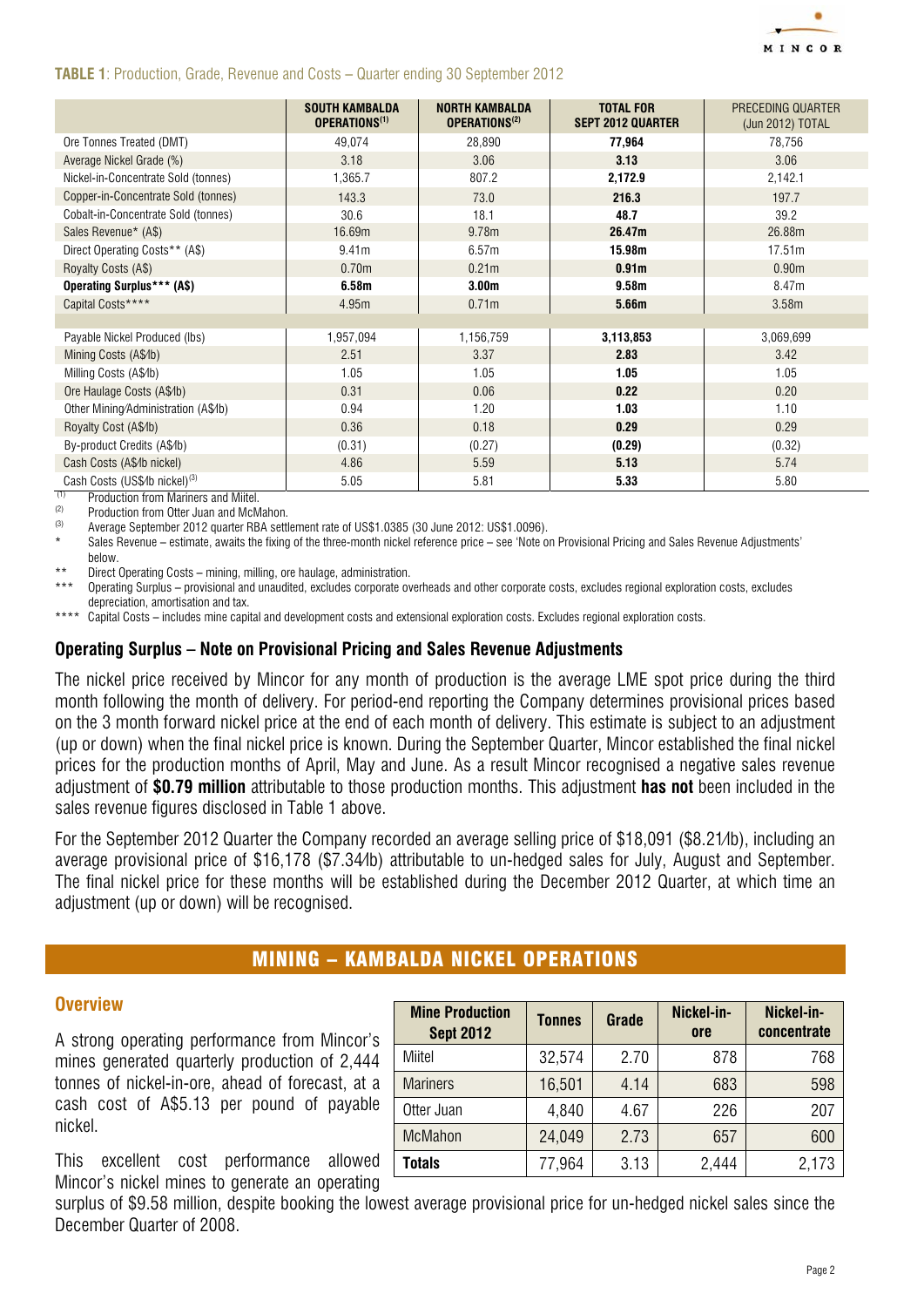

# *Southern Operations*

Production at *Mariners* was lower than the June Quarter and continued to rely heavily on the Terrace ore body, with supplemental material from stopes and drives in the N09 ore bodies. The production ramp-up of the main N10B ore body will commence during the December Quarter and this will relieve production pressures on the Terrace ore body and reduce monthly production volatility.

Ore was sourced from long-hole stoping in the 1200 South (Terrace) Level and from ore drive development, air-leg stopes, flat-backing and benching. Benching took place in the 1160 South Terrace, replacing the previously planned 1140 South.

The 1380 Level air-leg stope was completed in July, and other air-leg ore came from the 1340 S, 1380 S and 1400 N. Miners also established rises in the 1200 S for long-hole stopes and the 1320 N to explore up dip to 1340 N.

The 1160 S ore development drive was completed during July. The 1280 N intercepted ore during August and there was a small amount of ore development in the 1220 S. All flat-back ore for the Quarter came from the 1180 S.

Development for the Quarter totaled 365.6 metres, an increase of 21% over the previous Quarter. However, development rates were below budget and processes are underway to improve productivity in this area.

At *Miitel* both production tonnes and grade were up on the previous Quarter.

The long-hole stopes in the lower-grade N18 ore bodies performed well, generating strong and steady production. Total long-hole production was 13,659 tonnes. This came from the 680 Level on the N18 ore body and the 730 and 750 Levels on the N18B ore body.

Higher production was also sourced from an increased number of air-leg miners. Air-leg stoping was carried out in the 573 Left and Right, 601 Left and 625 Right in the north, and the 710 Left and 670 Left in the south. Air-leg rises were installed for long-hole stoping in the 700, 730, and 750. Total air-leg production for the Quarter was 4,484 tonnes.

The improved grade for the Quarter was the result of the single strike drive completed through the N29C ore body (8,265 tonnes), as well as the increased production from air-leg stopes.

A total of 228 metres of capital development was completed for the Quarter, all related to the access to the N29C ore body and associated ventilation.

Development of the N29C ore body will continue through the December Quarter with the completion of the remaining strike drive and continued capital development. This is expected to enable first production stoping of this high-grade ore body during the March Quarter.

### *Northern Operations*

Both tonnes and grade increased at McMahon compared to the previous Quarter due to the commencement of long-hole stoping at the northern end of the MN03 ore body. Air-leg stoping continued at the southern end of the MN03. Stoping of the lower grade MN02 level above the 10 level continued. Air-leg stoping commenced in the MN02 ore body on the 1302-1 level.

A total of 57 metres of ore development was completed.

A 30 metre drill-drive was extended into the hanging wall of the MN03 ore body to allow drill-testing of targets down-plunge of the MN03 (see further below). Development of the 1202-1L drive was completed and benching of the 1403-2 drive was undertaken as development of the 1403-1 level access below was not warranted.

Production at Otter-Juan continued from limited production areas as the mine approaches the end of its life. Production tonnes were 25% lower than the previous Quarter due to completion of the 48F/3 stopes and low production from the 37G stope. However, nickel grades increased by 29% due to strong grades from the 36G and 37G stopes.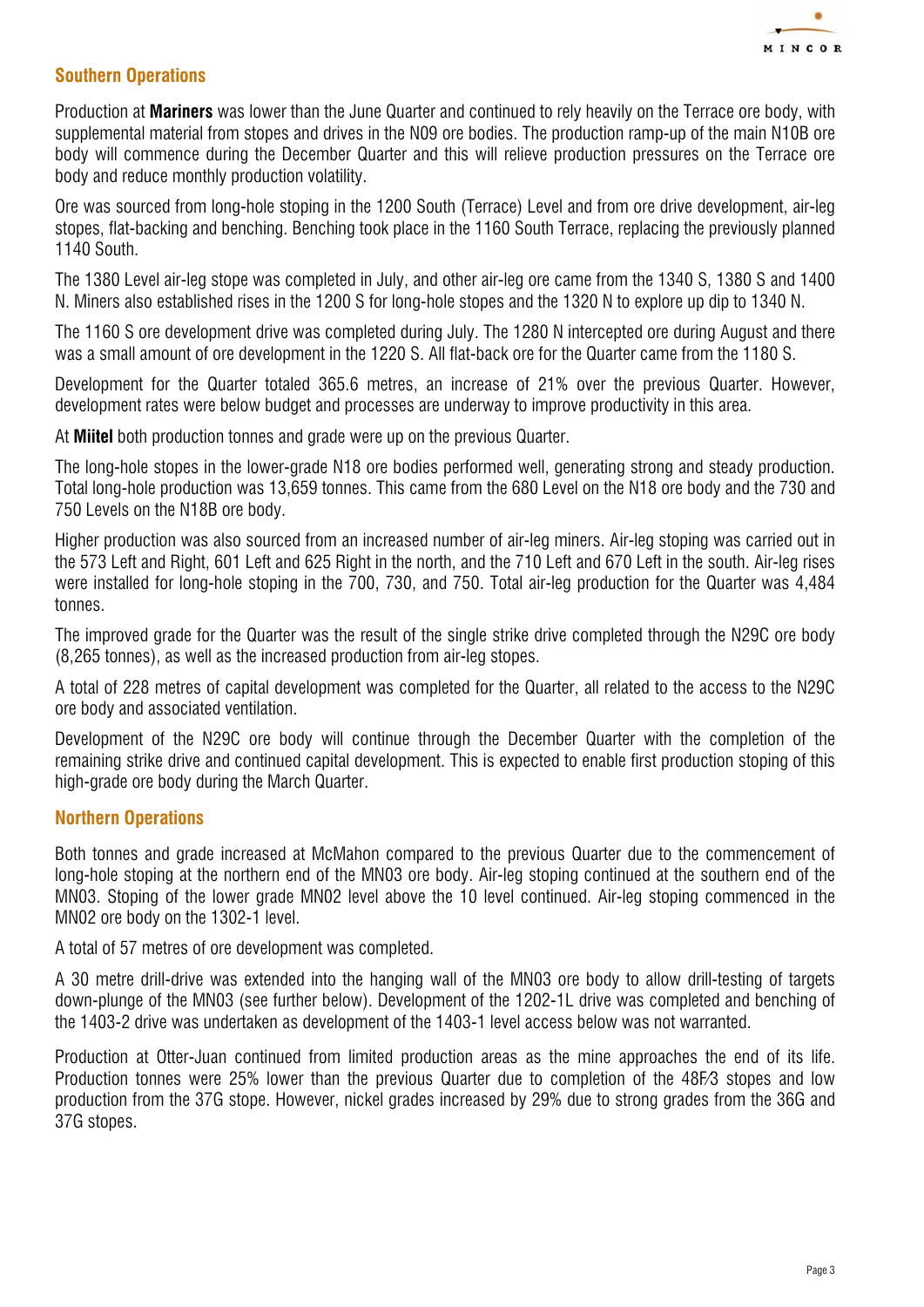# MINCOR

# HEALTH AND SAFETY

There was one Lost Time Injury recorded for the Quarter and the total number of Lost Time Injuries over the last 12 months has now reduced to 1. The injury occurred at Otter Juan where an air leg miner was injured while scaling down loose rock.

The 12-month moving average Lost Time Injury (LTI) Frequency rate for all Mincor Operations is 2.10 and is now below the Nickel Industry Underground average of 3.8.

Both Mariners and Miitel completed the Quarter without an LTI and at the end of the Quarter had achieved 502 and 479 days respectively without an LTI.

The number of alternative duty injuries has increased over the last Quarter with 4 compared to only one in the previous Quarter.



Hazard identification and management of the risks by the whole workforce was a focus during the Quarter and this will continue.

The following improvement strategies were undertaken during the Quarter:

- Ongoing review of all procedures, plans, policies and documentation to ensure consistency across all sites and upload onto Mincor's electronic Safety Management System. Ongoing review of Crisis Management Plan and the Site Emergency Procedures to ensure relevance and purpose across all sites.
- Develop database to track injury frequency rates for the exploration division (separate from the mining operations).
- Continued developing Safety Management Plan for Exploration, including Papua New Guinea, incorporating Major Hazard Standards and Emergency Threat Analysis.
- Establishment of capability for in-house First Aid training.
- Developed Positive Performance Indicators (lead indicators) and targets for all sites.

# KAMBALDA NICKEL – EXTENSIONAL EXPLORATION

### *South Miitel*

Three events in recent months, including the results of three recent drill-holes, have led to a revision of Mincor's geological model at South Miitel and to a substantial upgrade in the Company's estimation of the near-mine exploration opportunity in this area.

The first event was the discovery of the N29C ore body, in November 2011 (see Figure 1). This was the first indication of very high-grade nickel sulphide mineralisation, at good widths, in the South Miitel area. Ore Reserves for the N29C have been estimated and published at *47,400 tonnes @ 4.8% nickel*. The N29C is currently undergoing its production ramp-up, with the first two strike drives having generated 13,300 tonnes of ore at an average grade of 3.78% nickel.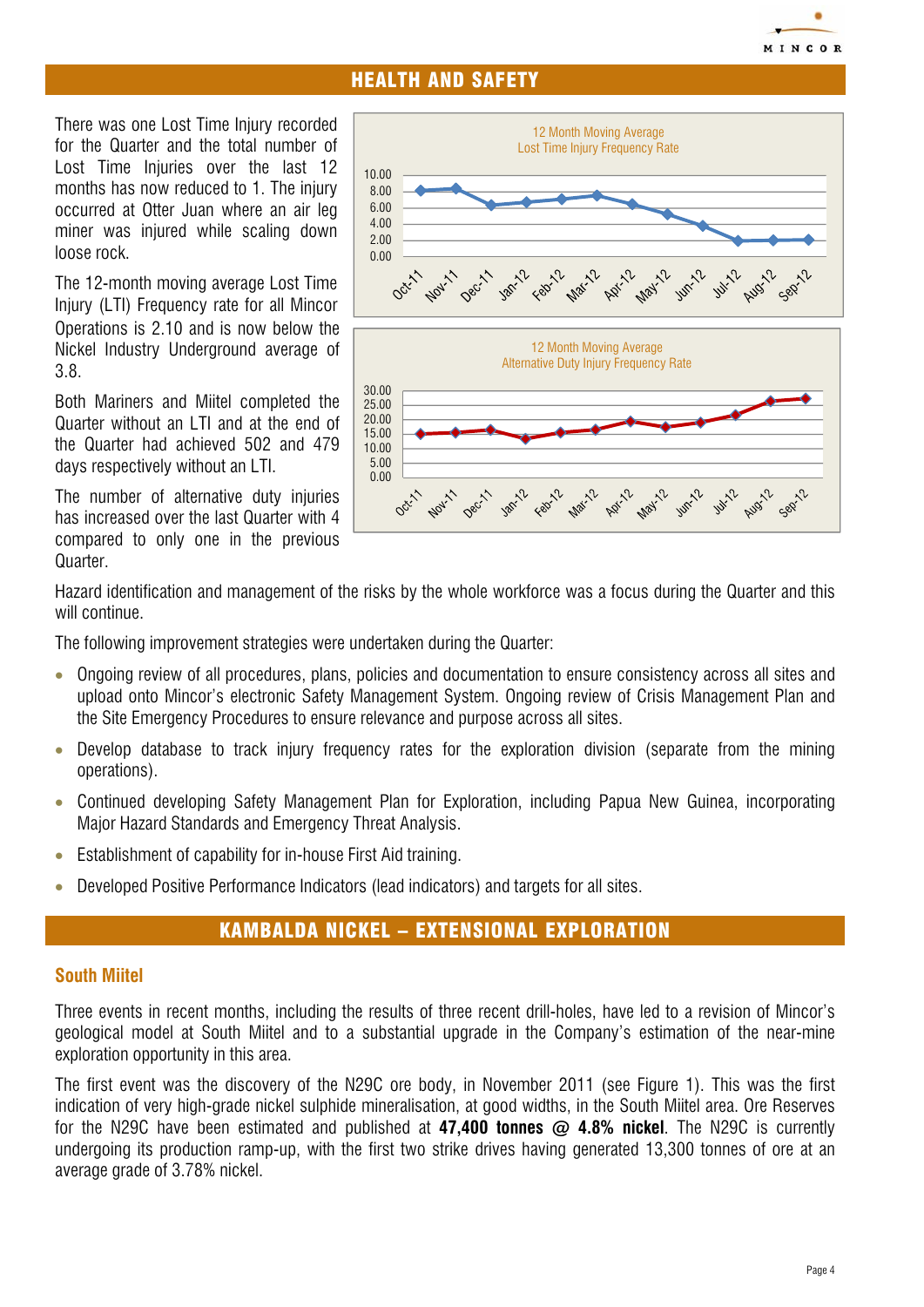

The second event was the confirmation of strong, high-grade mineralisation in a second deeply embayed channel structure beneath the N29C. A drill intersection with a true width of *5.24 metres @ 7.14% nickel* (announced 6/8/2012) confirmed an earlier hole (*4.78 metres true width @ 9.24% nickel*) and established that this lower highgrade channel is linked to the much larger and lightly-drilled Mineral Resource called the N31, which extends well to the south of the Miitel Mine (Figure 1).

The third event was the recent intersection of high-grade nickel sulphide mineralisation in three new drill-holes beneath the N31 Mineral Resource:

- UMI-12-15: *27.1 metres @ 6.80% nickel* (estimated true width 6.5 metres)
- UMI-12-17: **3.98 metres @ 4.34% nickel** (estimated true width 0.4 metres)
- UMI-12-26: *24.79 metres @ 2.93% nickel* (estimated true width 3.6 metres)

Drill-holes UMI-12-15 and UMI-12-17 demonstrate that the vertical extent of the previously identified and lightlydrilled N30 Mineral Resource is significantly greater than previously estimated. Drill-hole UMI-12-26 demonstrates that the N30 may extend, at a similar (expanded) vertical extent, a further 250 metres back towards mine infrastructure. This 250 metre gap has not been drill-tested.

Taken together, these three FIGURE 1: South Miitel Long Section showing the N29C (in production), the existing N31 and N30 events demonstrate that three Mineral Resources and (within the dashed lines) the new Resource potential

mineralised sub-channels are present at South Miitel, that all three of them carry, at least in places, very strong nickel grades, and that the lowermost channel, the N30, may be very substantially larger than previously estimated. It should be noted that all three sub-channels are entirely open to the south.



The current Mineral Resource for South Miitel

contains an estimated *20,300 tonnes of nickel metal*, and the Ore Reserve contains *6,100 tonnes of nickel metal*. The low proportion of nickel in Ore Reserves is largely a function of the density of drilling.

The Long Section in Figure 1 shows in dashed lines the outside limits of Mincor's new interpretation of the mineralisation at South Miitel. These extended areas have not been drill-tested, and represent the maximum potential under the new geological interpretation. This may be compared to the current Mineral Resource (in yellow), which in turn may be compared to the current Ore Reserve (in red).

These new results and revised geological model highlight the scale of the opportunity now emerging at South Miitel. There is excellent potential for a substantial increase in Ore Reserves as more of the existing Mineral Resource is converted into Reserves. In addition, there is clear potential for the Mineral Resource itself to grow very substantially. This has profoundly positive implications for the mine-life and ongoing success of Miitel.

*FIGURE 2*: Cross Section through the N29C and N31 Resources, and the projected location of the potential extension to the N30 Resource

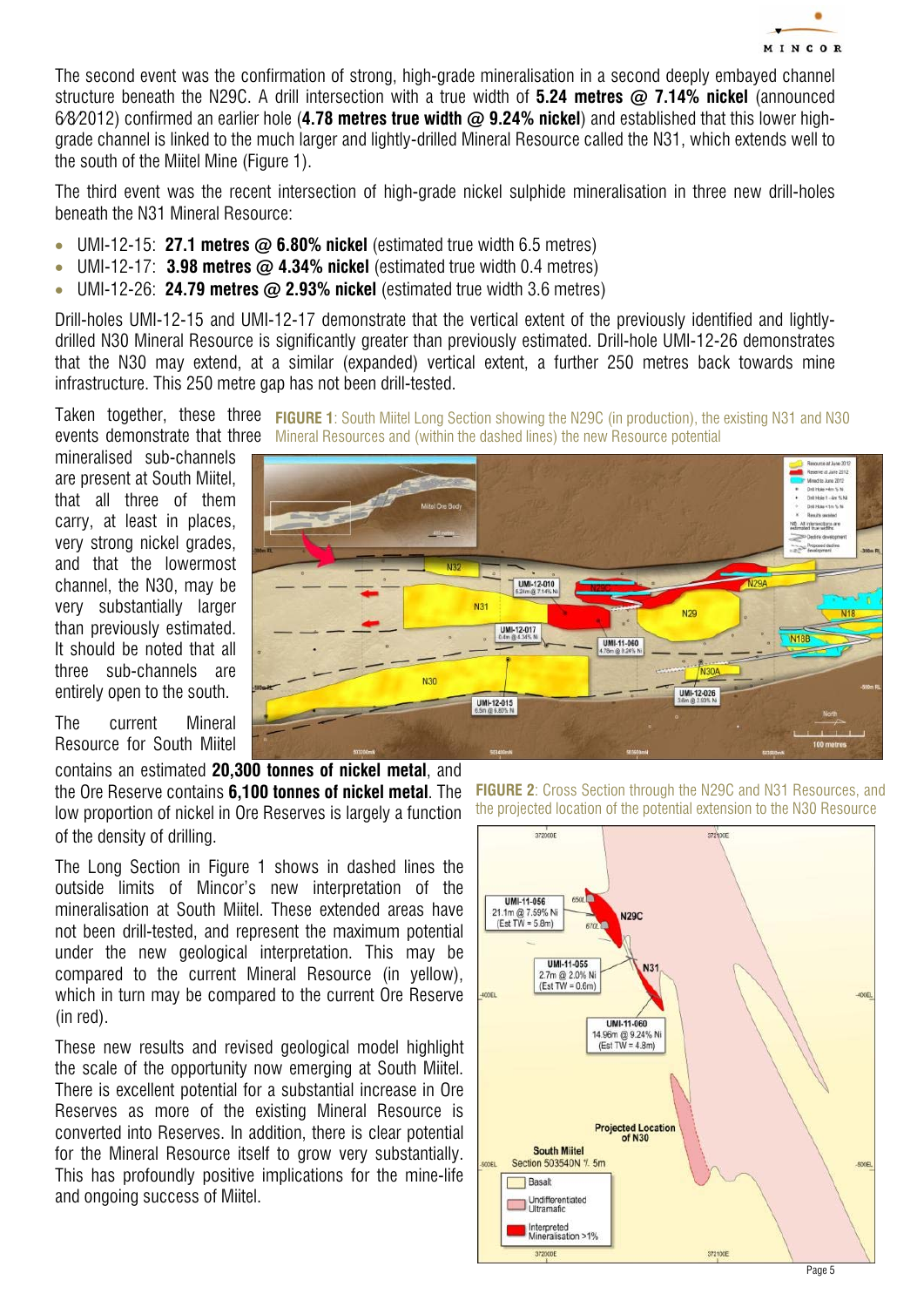

# *North Miitel*

A new geological interpretation is emerging at North Miitel regarding the faulted extension of the basal contact that hosts the Burnett B01 and B02 Mineral Resources. The new interpretation posits that this contact has been faulted well back to the south, effectively doubling the area of highly-prospective (and untested) basal contact close to existing mine development.



A single exploration hole drilled during the Quarter was extended outwards as an initial test of this theory, with positive results. The hole intersected massive sulphides on the Burnett basal contact well into the hanging wall of the Miitel contact and some 50 metres south of the B01 Mineral Resource. The intersection was as follows:

• UMI-12-18: *0.78 metres @ 10.02% nickel* (estimated true width 0.66 metres)

This is a highly encouraging result, showing that the Burnett contact does indeed extend further to the south than previously thought, and that massive sulphide mineralisation is present. A full test of the hypothesis will require drilling considerably further to the south, and this is planned as a high priority.

*FIGURE 4*: Mariners Long Section

#### *Mariners Mine*

At *Mariners*, Mincor is targeting a repeat of the very high-grade Terrace ore body. The Terrace ore body, which was discovered in late 2010 and commenced production in June 2011, produced the bulk of the ore from Mariners during FY 2012 and underpinned the 78 per cent increase in Mariners' nickel grade from 2.20% nickel in FY 2011 to 3.93% nickel in FY 2012.

Mincor's initial hole into the target area beneath the Terrace returned a strong intersection of *3.8 metres at 4.59% nickel* (true width 1.9 metres), as previously reported. Four additional holes were completed during the Quarter, one of which returned another very strong intersection:

• MRDH722: *19.79 metres @ 3.57% nickel*  (estimated true width of 7.6 metres)

MRDH694<br>1.9m @ 4.59% Ni MRDH722<br>7.6m @ 3.57% Ni Resource at June 2012 Mined to 31 June 2012 Drill Hole 1 - 4m % Ni Drill Hole <1m % Ni Results await NB: All intersections are<br>estimated true widths

The intersection consists of a core of massive

and matrix sulphides on the open basal contact, with a thin (2.4 metres) internal lens of basalt, very typical of highgrade Terrace-type mineralisation. The other three holes intersected significant but sub-grade sulphide mineralisation, evidently on the periphery of the potential new ore surface.

These results are significant and, in the context of the geology at Mariners, are a strong indicator that a repeat of the Terrace-style mineralisation may be present in this area. High priority drilling continues.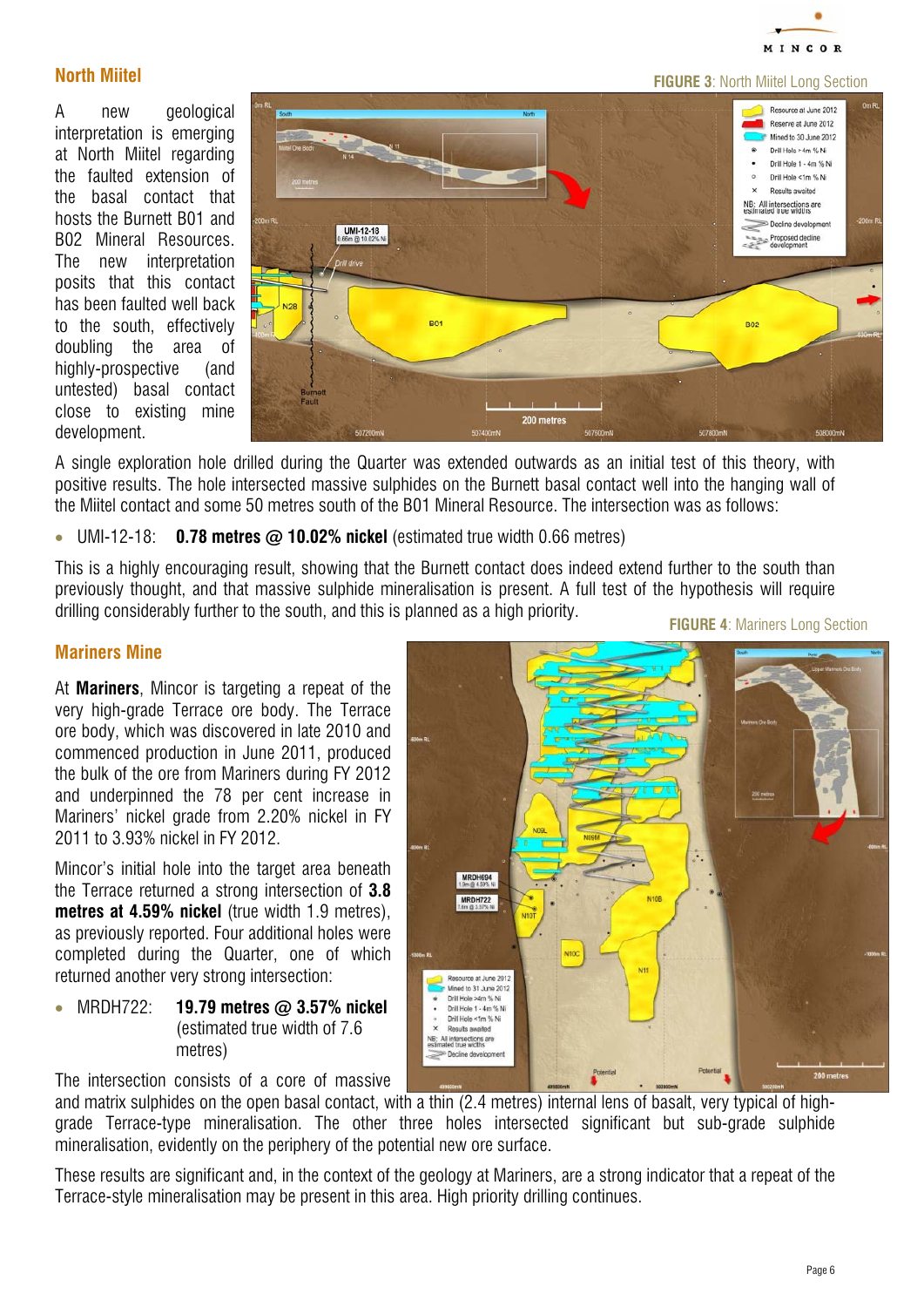

It is worth noting that, apart from the obvious benefit of additional high-grade ore, an ore body at this location would be highly beneficial as it would increase the tonnes per vertical metre in this area of the mine, thus reducing capital intensity; and provide a high-grade ore source independent of the extraction sequence in the N10B, thus reducing production volatility.

#### **FIGURE 5: McMahon Long Section**

#### *McMahon Mine*

The main focus of extensional drilling at McMahon is the discovery of additional ore reserves downplunge of the MN03B ore body that is currently in production.

To that end a 30 metre drill drive



was extended into the hanging wall of the MN03B ore body and drilling took place from this location. Sixteen holes were completed during the Quarter. Results were mixed but do suggest the possibility of a new ore position, named the MN05. Most of the assay results are pending, but better results received to date include the following:

- MS14-27: **3.46 metres**  $\omega$  **3.04% nickel** (estimated true width 1.29 metres)
- MS14-28: **2.16 metres @ 3.18% nickel** (estimated true width 0.9 metres)

Drilling is continuing.

Drilling was also completed at the Ken N3 and the MN01C (Old Ken N1) Mineral Resources. No material extensions were discovered.

# KAMBALDA NICKEL – REGIONAL EXPLORATION

Mincor's Regional Exploration program in Kambalda is targeted at the discovery of new ore bodies in this highly prospective nickel district. Significant progress was made during the Quarter on promising regional targets at Cassini and the adjoining BC1 Prospect.

### *Cassini Prospect*

Mincor acquired the Cassini tenement package in January 2012. The tenements lie at the southern end of the Widgiemooltha Dome and include at least two Widgiemooltha basal contacts as well as a likely basal contact along the northern edge of the Pioneer Dome. Most of the tenements are concealed under transported cover. Beneath this cover are a number of discrete magnetic anomalies that are located on the basal contact. These anomalies are considered prospective for nickel sulphide mineralisation.

A second program of air-core drilling comprising 48 holes for 2,968 metres, and five Reverse Circulation holes for 768 metres, was completed during the Quarter.

#### *BC1 Prospect*

The BC1 prospect is the southernmost of three magnetic anomalies and is located 750 metres northeast of the Cassini Prospect. The BC1 magnetic anomaly has a strike-length of 500 metres. A salt lake covers the northern half of the anomaly. This has required the use of both land and lake rigs to completely drill test the target area. The depth of cover varies between 20 and 40 metres.

After the first phase of land air core drilling, a high-grade nickel intersection was returned in CAC010 (reported June Quarter): 1 metre  $\omega$  7.14% nickel and 0.15% Copper, from 119 metres, terminating in felsic porphyry. The hole was collared at the edge of the salt lake.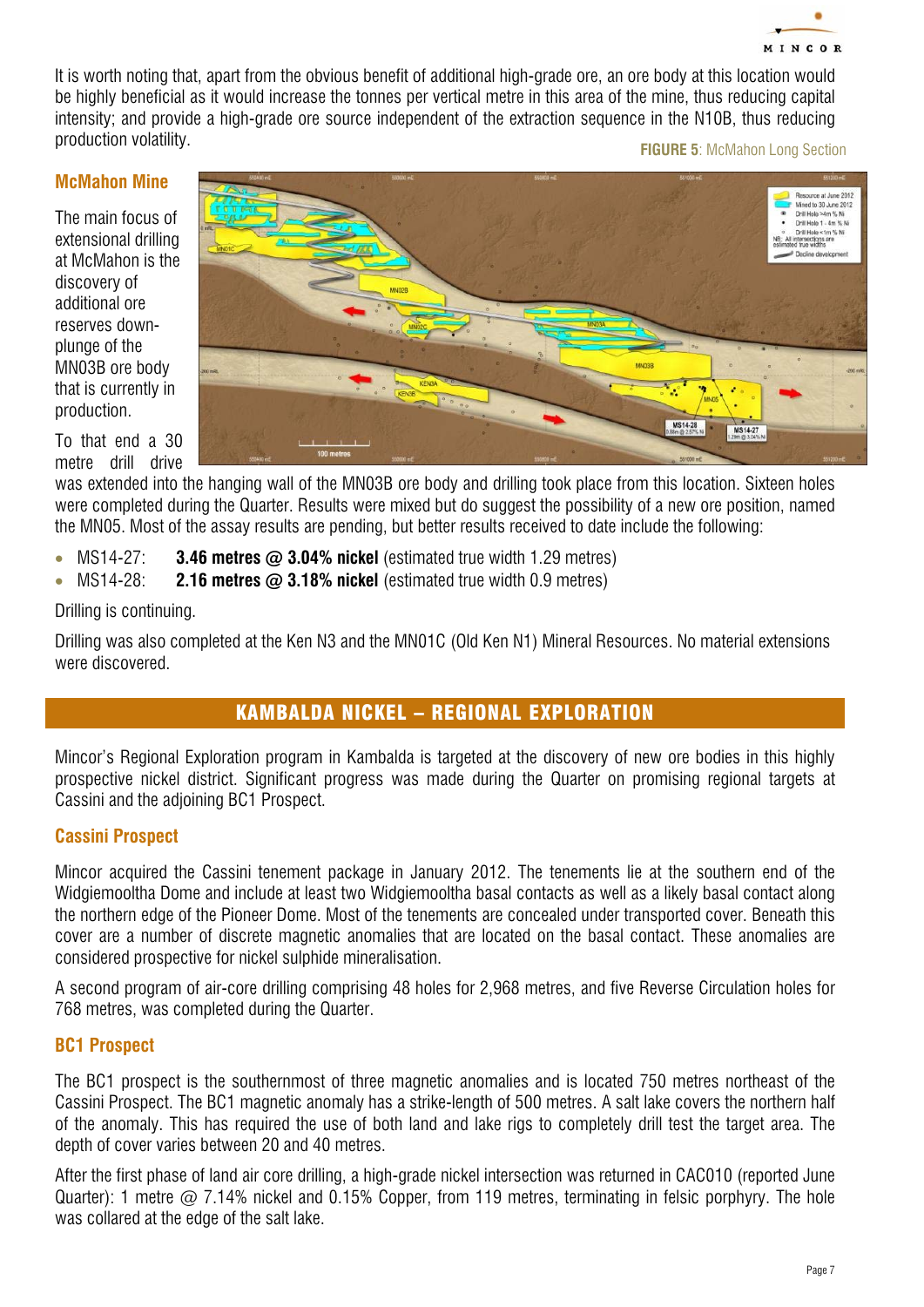

**CAC010** 1.00m @ 7.14% Ni **CAC010** Rasalt **Cassini Prospect** Max Nickel in Hole % 4 to 9<br>1 to 4<br>0.35 to 1<br>0.1 to 0.35 ö Mincor Tenement **Cassini Prospect** Fertile Basal Contar Targets -<br>Untested Contact  $0.03$  to  $0.1$ <br>0 to  $0.03$ 0 to 0.03<br>Awaiting Results<br>RC Collar 500 Metres

**FIGURE 6:** Cassini and BC1 Prospect's drill hole locations with position of basal contact and detailed aeromagnetic

Exploration of this new nickel sulphide prospect was advanced on two fronts, with the completion of a lake air-core program testing for extensions to the north of CAC010 and an RC program testing for extensions in the immediate vicinity of CAC010.

The lake air core program comprised 4 traverses. Three promising anomalous nickel sulphide intersections were returned within the ultramafic rocks:

- CAC100: *5 metres @ 0.37% nickel*, 160ppm copper from 39 metres
- CAC097: *1 metre @ 0.78% nickel*, 668ppm copper from 41 metres
- CAC086: *1 metre @ 0.38% nickel*, 186ppm copper from 49 metres

CAC100 and CAC097 intersected disseminated nickel sulphides directly over the basalt contact. CAC092 also hit the basal contact and returned strong lithogeochemical indicators. These results have successfully extended the nickel sulphide occurrences some 275 metres north of CAC010 and highlight the prospectivity of the BC1 magnetic anomaly.

The RC program testing the immediate vicinity of CAC010 produced ambiguous results, including anomalous nickel geochemistry within moderately favourable host rocks, and basal contacts obscured by porphyry intrusions.

These results continue to highlight the prospectivity of this new nickel sulphide target. Down-hole and surface EM may be carried out before commencing a lake diamond drilling program.

### *Cassini North Prospect*

The Cassini North prospect is defined as a moderate magnetic high located 250 metres north of the Cassini prospect. The working hypothesis is that the magnetic high represents the main mineralised channel, to which the historic Cassini mineralisation is the lower grade flank.

Three air-core holes succeeded in pinning down the basal contact in this area and confirmed that the contact is embayed, that is, potentially channelised. A further nickel sulphide intersection was returned:

• CAC026: *3 metres @ 1.08% nickel*, 301ppm copper from 87 metres

Together with Mincor's previous sulphide intersections, the well-developed magnetic high and embayed basal contact morphology suggest that the Cassini North target is highly prospective. Diamond drill-testing is planned for the December Quarter.

### *Surface Exploration Drilling Planned for the December Quarter*

In addition to the Cassini and BC prospects, diamond drilling programs that will be undertaken during the December Quarter will include drill-testing of the Mons, Mons East, Voyce and Redross East targets. An air-core program will be also be undertaken at Mons East to test magnetic highs interpreted to be located along the basal contact.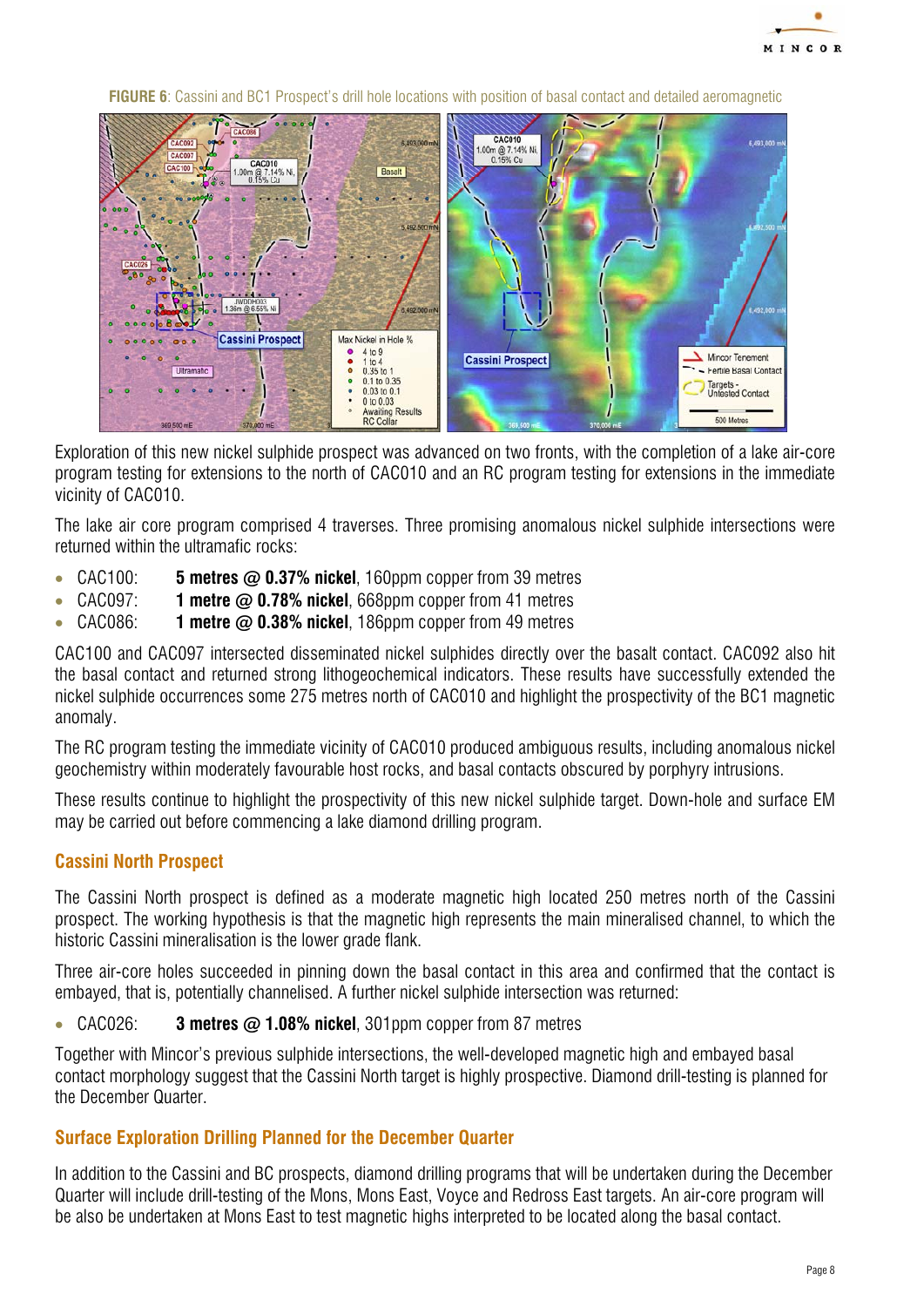

During the June Quarter a reconnaissance air-core drilling program consisting of 54 holes for 2,195 metres was completed at Tottenham testing the northern extension of a concealed quartz-magnetite unit. The contact is the key stratigraphic horizon that hosts copper mineralisation in the district. The air-core program confirmed the presence of footwall basalts, quartz-magnetite units and hanging-wall metasediments consistent with the Tottenham stratigraphy. A significant reconnaissance result was returned in the southernmost section:

### • TMAC003: *14 metres @ 3,118 ppm copper, 567ppm zinc, 0.2ppm silver and 3.4ppb gold*

The intersection is within weathered basalt and is part of a composite sample. Metre re-splits will be taken of this interval and the surrounding holes. Once the intersection is confirmed a follow up drill program is planned.

**TABLE 2:** Preliminary composite grades Assays > 0.1% Copper

| Hole Id | <b>Northing</b> | <b>Lasting</b> | <b>RL</b> | <b>From</b><br>(m) | To (m) | <b>Interval</b> | Cu<br>ppm | Zn ppm | ppm<br>Aq | Au ppb |
|---------|-----------------|----------------|-----------|--------------------|--------|-----------------|-----------|--------|-----------|--------|
| TMAC003 | 6445199         | 536887         | 198       | n n<br>ບບ          |        |                 | 3118      | 567    | υ.∠       | v.,    |

\*Assays by aqua -regia digestion, ICP-MS finish

A small six-hole air-core program was completed at the Hudson soil anomaly located north west of Mt Royal. No significant results were returned and no further work is planned.

A soil sampling program of 1,193 samples was completed during the Quarter at Eumbalme and west of the Chris Watson prospect. Assays are pending.

In addition to the above, Mincor is re-assaying all previous samples for gold, and has purchased the full suite of element assays for all previous samples. Once all this data is available a full review of the Tottenham geochemical database will be undertaken.

### *South Australian Tenements* (Mincor 100%)

EL4826 and EL's 4931-33, which lie within the highly prospective Gawler Craton, have recently been granted to Mincor. An Access Deed (with the Department of Defence) is currently being negotiated to allow exploration within the Woomera Restricted Area (EL's 4931-32). An initial field inspection is scheduled for late October at Acraman (EL4826) which lies within Gawler Range Volcanics, and SSE along strike from the Tunkilla and Nuckilla Hill Gold Prospects, and also at Cunyarie (EL4933) which lies within the Hutchison Metamorphics, midway between the Paris and Botenella Silver Prospects.

#### *Woolgangie South E15/883* (Mincor 70%)

RC drilling was conducted at Woolgangie South to test the peak of a magnetic anomaly believed to be related to Banded Iron Formation. A single RC hole (WRC017) was completed and two thin Banded Iron Units, each 6 metres thick were returned. No base metal or precious metal anomalies were returned. No further work is planned.

#### **TABLE 3: Woolgangie South RC drilling physicals**

| Tenement | Hole No.      | <b>Collar Northing</b> | <b>Collar Easting</b> | <b>RL</b> | <b>DIP</b> | <b>Azimuth</b> | <b>EOH Depth</b> |
|----------|---------------|------------------------|-----------------------|-----------|------------|----------------|------------------|
| E15/883  | <b>WRC017</b> | 6,537,325              |                       | 440       | $-60$      | 180            | 250              |

# PAPUA NEW GUINEA

### **Edie Creek** (Mincor earning up to 51%)

#### *Soil Geochemistry*

Soil sampling at 25 metre intervals along grid lines spaced 100 metres apart was completed (total 1,288 samples). The soil results combine well with the previously-completed ground magnetics in defining a dominantly northwest structural trend whilst highlighting known occurrences with potential for extensions along strike.

MINCO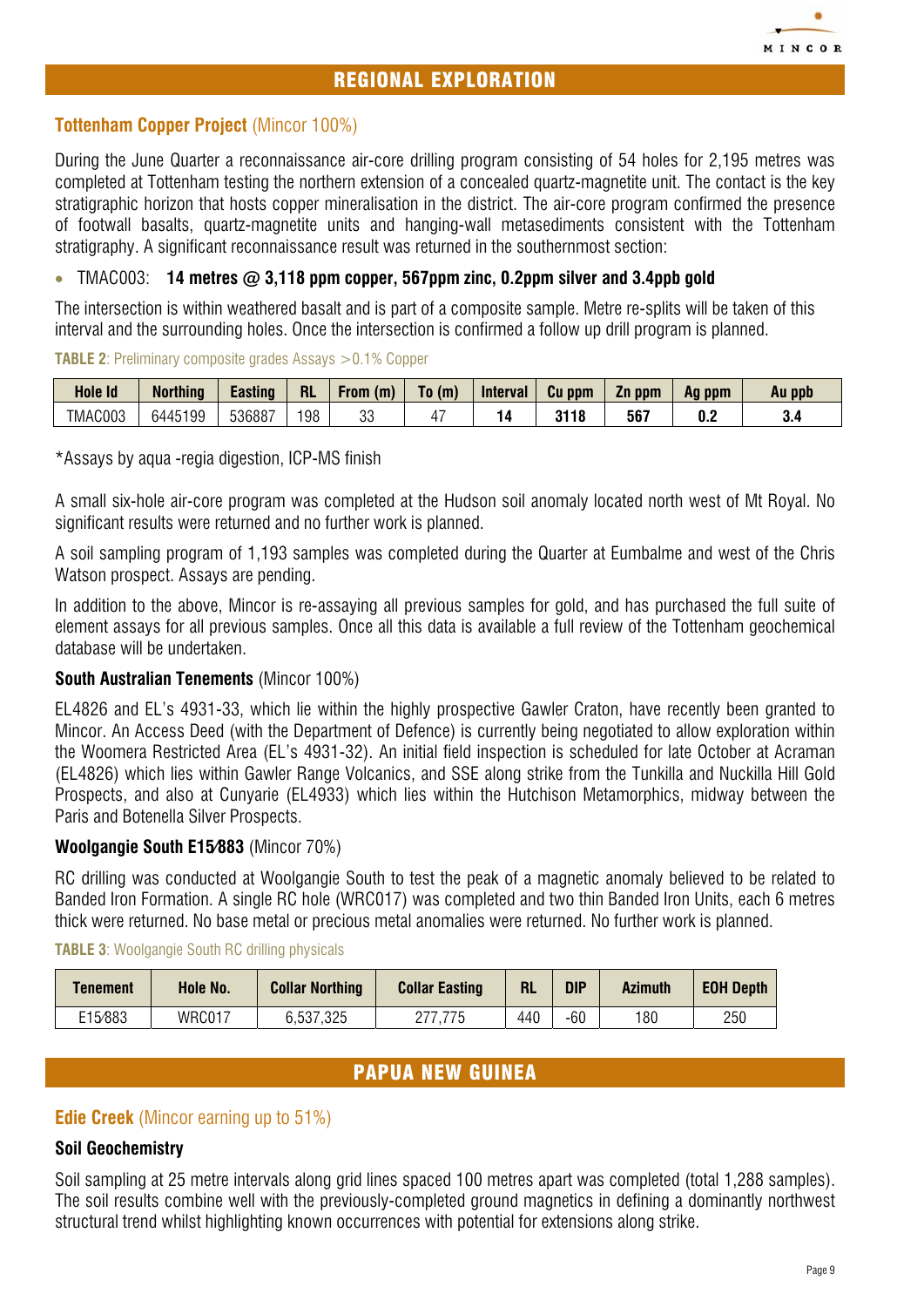

Both the magnetic and soil results confirm that the main gold targets at Edie Creek are the vein systems developed along the NW-SE structural corridor, with indication of additional mineralisation around the margins of the felsic intrusive.

## *Drilling*

The initial phase of drilling is targeting potential down-dip extensions of the main Edie Creek mine area as well as epithermal veins which crop out along the "Southeast Corridor" between Mounts Creek and Midas (Surmans) as shown in Figure 7. By 30 September 2012, a total of 1,197.3 metres of diamond drilling had been completed comprised as follows:

| <b>Hole ID</b> | <b>WGS84</b><br>East | <b>WGS84</b><br><b>North</b> | <b>Dip</b> | <b>Azimuth</b> | <b>Depth</b> | <b>Comments</b>                                                                                                                    |
|----------------|----------------------|------------------------------|------------|----------------|--------------|------------------------------------------------------------------------------------------------------------------------------------|
| EMD001         | 465585.1             | 9186027                      | -63        | 10             | 240.3        | 1.7m $\omega$ 1.14g/t Au and 15.4g/t Ag from 40.3m down hole                                                                       |
| and            |                      |                              |            |                |              | 0.6m $\omega$ 2.93g/t Au and 8.2g/t Ag from 105.4m                                                                                 |
| <b>EMD002</b>  | 462671.7             | 9186026                      | $-80$      | 25             | 211          | 6m $@$ 1.39g/t Au and 23.7g/t Ag from 13m down hole -<br>assays available for upper portion of hole only $-$ remainder<br>awaited. |
| EMD003         | 462562               | 9185998                      | $-70$      | 5              | 250          | Awaiting assay results                                                                                                             |
| EMD004         | 462490               | 9186150                      | $-85$      | 80             | 263.4        | Awaiting assay results                                                                                                             |
| EMD005         | 462490               | 9186152                      | $-85$      | 80             | 32.6         | Awaiting assay results                                                                                                             |
| EMD006         | 463272.6             | 9185410                      | $-60$      | 255            | 200          | Awaiting assay results                                                                                                             |
| EMD007         | 463299.6             | 9185413                      | $-70$      | 223            | 179.4        | Awaiting assay results                                                                                                             |

#### *Edie Lodes*

Drilling to date has been carried out towards the southern end of the Edie Lodes where first pass testing of down-dip extensions to the known mineralisation has been carried out. To date assay results have been returned for the entirety of EMD001 and for the top portion of EMD002. EMD001 intersected three zones of sub-grade gold mineralisation that are tentatively correlated with mineralised veins identified in plans of the old mine workings. EMD002 intersected a previously unsuspected zone of mineralisation at a shallow depth within the oxide zone grading 6 metres  $\omega$  1.39 $\omega$ t Au and 23.7 $\omega$ t Ag.

#### *Surmans*

A zone of epithermal veining extends down the south-eastern part of the tenement package slightly east of the Mounts to Midas veins as shown in

#### **FIGURE 7:** Prospects and drill hole collar locations at Edie Creek



Figure 7. Underground workings are present in the northern part of the prospect area. Drill hole EMD006 has been completed and intersected the target zone shallower than anticipated at 85 metres down hole.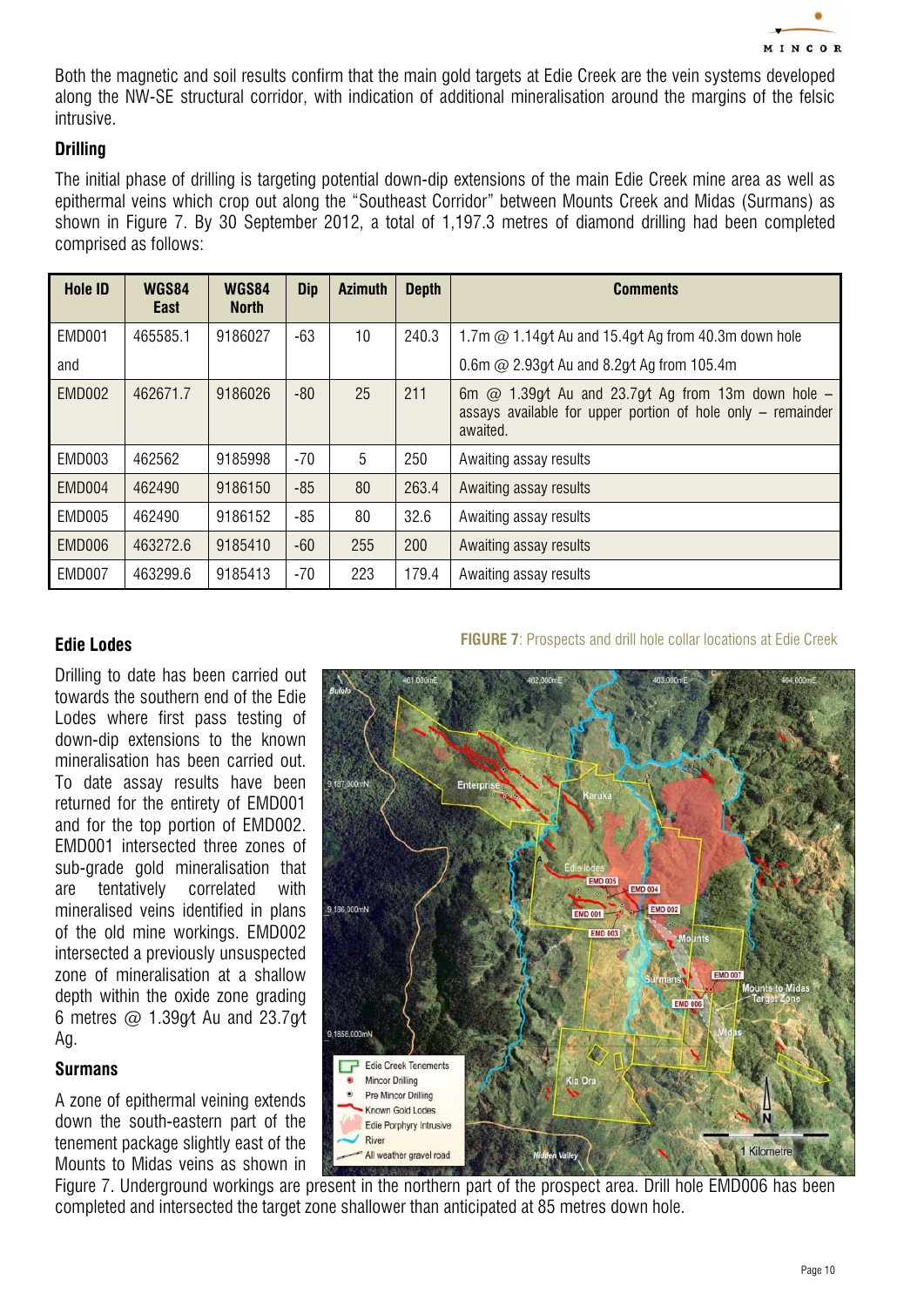

Hole EMD007 is being drilled immediately behind EMD006 so as to test the same zone at a deeper level (down dip) as shown in Figure 7.

Drilling will continue at Edie as well as at Karuka, Karuka North and Enterprise once drill site access has been completed.

Assay results remain outstanding for all holes except EMD001 and the top part of EMD002. A more comprehensive update on progress will be released once more assays are available.

## **Bolobip** (Mincor earning up to 72%)

Meetings were held with key Bolobip landowner representatives in Tabubil and a second meeting is to be held on site at Bolobip village during October/early November. Construction of a field camp and commencement of fieldwork is scheduled to commence immediately thereafter. This is likely to include creek mapping and sampling, further mapping and sampling of the prospect area, and preparations for an induced polarisation (IP) geophysical survey and drilling.

#### **May River** (Mincor earning up to 72%)

No field work is currently underway whilst the exploration team focuses on the drilling program at Edie Creek and the commencement of the upcoming exploration program at Bolobip. Minor camp maintenance, social mapping and general community affairs work are scheduled for the remainder of the year.

# CORPORATE MATTERS

### *Hedging Arrangements*

Mincor has sold forward 240 tonnes of payable nickel to December 2012, distributed as 80 tonnes per month, at an average price of A\$27,494 per tonne. Mincor is currently unhedged beyond December 2012.

### *Major Expenditures, Cash and Debt*

During the Quarter Mincor paid a fully franked dividend of 2 cents per share (an outlay of \$3.76 million) bringing the total dividend for the 2011/12 financial year to 4 cents.

Other major expenditures during the Quarter were \$5.66 million in capital and near-mine exploration costs at Mincor's Kambalda mining operations, \$2.99 million in exploration expenditures, \$0.79 million in negative provisional pricing adjustments, and \$0.35 million through Mincor's participation in the rights issue conducted by Niuminco Ltd.

As at 30 September 2012, Mincor had cash of *\$69.70 million* (end June 2012: \$75.90 million); and receivables net of creditors and accruals of \$4.73 million, giving a working capital position of *\$74.43 million* (end June 2012: \$78.02 million). The Company has no debt.

During the Quarter Mincor recorded a *\$0.79 million* decrease in revenue received (compared to revenue booked as receivables in the previous Quarter) due to provisional pricing adjustments.

The information in this Public Report that relates to Exploration Results is based on information compiled by Peter Muccilli and Richard Hatfield, both of whom are Members of The Australasian Institute of Mining and Metallurgy. Messrs Muccilli and Hatfield are full-time employees of Mincor Resources NL. Messrs Muccilli and Hatfield have sufficient experience that is relevant to the style of mineralisation and type of deposit under consideration and to the activity that they are undertaking to qualify as Competent Persons as defined in the 2004 Edition of the Australasian Code for Reporting of Exploration Results, Mineral Resources and Ore Reserves. Messrs Muccilli and Hatfield consent to the inclusion in the report of the matters based on their information in the form and context in which it appears.